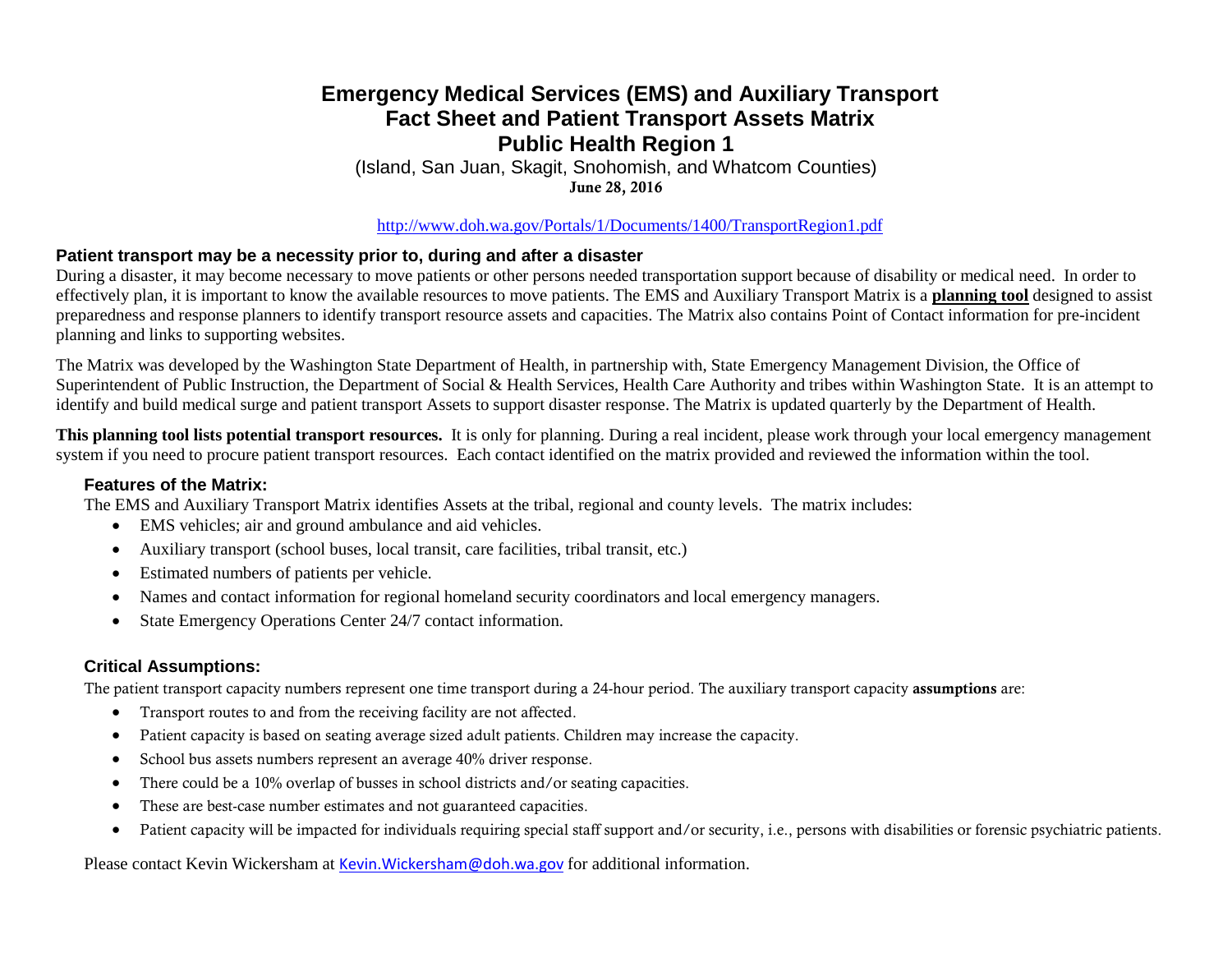| Region 1 EMS Patient and Auxiliary Patient Transport Assets and Capacities - June 28, 2016 |                                          |                        |                                                                              |                                                     |                                                      |                                                 |                                                                                        |                                 |                                                                                                                                  |
|--------------------------------------------------------------------------------------------|------------------------------------------|------------------------|------------------------------------------------------------------------------|-----------------------------------------------------|------------------------------------------------------|-------------------------------------------------|----------------------------------------------------------------------------------------|---------------------------------|----------------------------------------------------------------------------------------------------------------------------------|
|                                                                                            | Number of Vehicles that May Be Available |                        |                                                                              |                                                     | Number of Patients that May Be Transported"          |                                                 |                                                                                        |                                 |                                                                                                                                  |
| County, Tribe,<br><b>Agency, Other</b>                                                     | Ground<br><b>Ambulance</b>               | Aid<br><b>Vehicles</b> | <b>County</b><br><b>Auxiliary</b><br><b>Transport</b> iii<br><b>Vehicles</b> | <b>Total</b><br><b>Transport</b><br><b>Vehicles</b> | Ground<br><b>Ambulance</b><br>Patients <sup>iv</sup> | Aid<br>Vehicles <sup>v</sup><br><b>Patients</b> | <b>County</b><br><b>Auxiliary</b><br><b>Transport</b> <sup>vi</sup><br><b>Patients</b> | <b>Total</b><br><b>Patients</b> | <b>Emergency Management Contacts</b><br>Name, Email, Work Phone, 24/7 Phone                                                      |
| <b>Island</b>                                                                              | 18                                       | 21                     | 57                                                                           | 96                                                  | 54                                                   | 21                                              | 3,691                                                                                  | 3,766                           | Eric Brooks<br>e.brooks@co.island.wa.us)<br>360-240-5572<br>360.632-3547                                                         |
| <b>San Juan</b>                                                                            | 11                                       | 9                      | 29                                                                           | 49                                                  | 33                                                   | 9                                               | 574                                                                                    | 616                             | Brendan<br>Cowan brendanc@sanjuandem.net<br>360 370.7612<br>360.378.4151                                                         |
| <b>Skagit</b>                                                                              | 27                                       | 74                     | 118                                                                          | 219                                                 | 81                                                   | 74                                              | 6,692                                                                                  | 6,847                           | Mark<br>Anderson MarkA@co.skagit.wa.us<br>$(360)$ 416-1850<br>360-428-3211                                                       |
| <b>Snohomish</b>                                                                           | 166                                      | 56                     | 424                                                                          | 646                                                 | 498                                                  | 56                                              | 24,683                                                                                 | 25,237                          | kcurtis@snohd.org<br>425-339-8711<br>425-407-3900                                                                                |
| Whatcom                                                                                    | 57                                       | 19                     | 129                                                                          | 205                                                 | 171                                                  | 19                                              | 8,405                                                                                  | 8,595                           | John Gargett<br>jgargett@co.whatcom.wa.us<br>360-778-7160<br>360-815-5809                                                        |
| <b>Department</b><br>of Social and<br><b>Health</b><br><b>Services</b>                     |                                          |                        | 11                                                                           | 11                                                  |                                                      |                                                 | 77                                                                                     | 77                              | Sue Bush<br>BushSA@dshs.wa.gov<br>(360) 902-8159<br>(360) 239-5419<br>Zane (Tim) Scott<br>Zane.scott@dshs.wa.gov<br>360-664-6029 |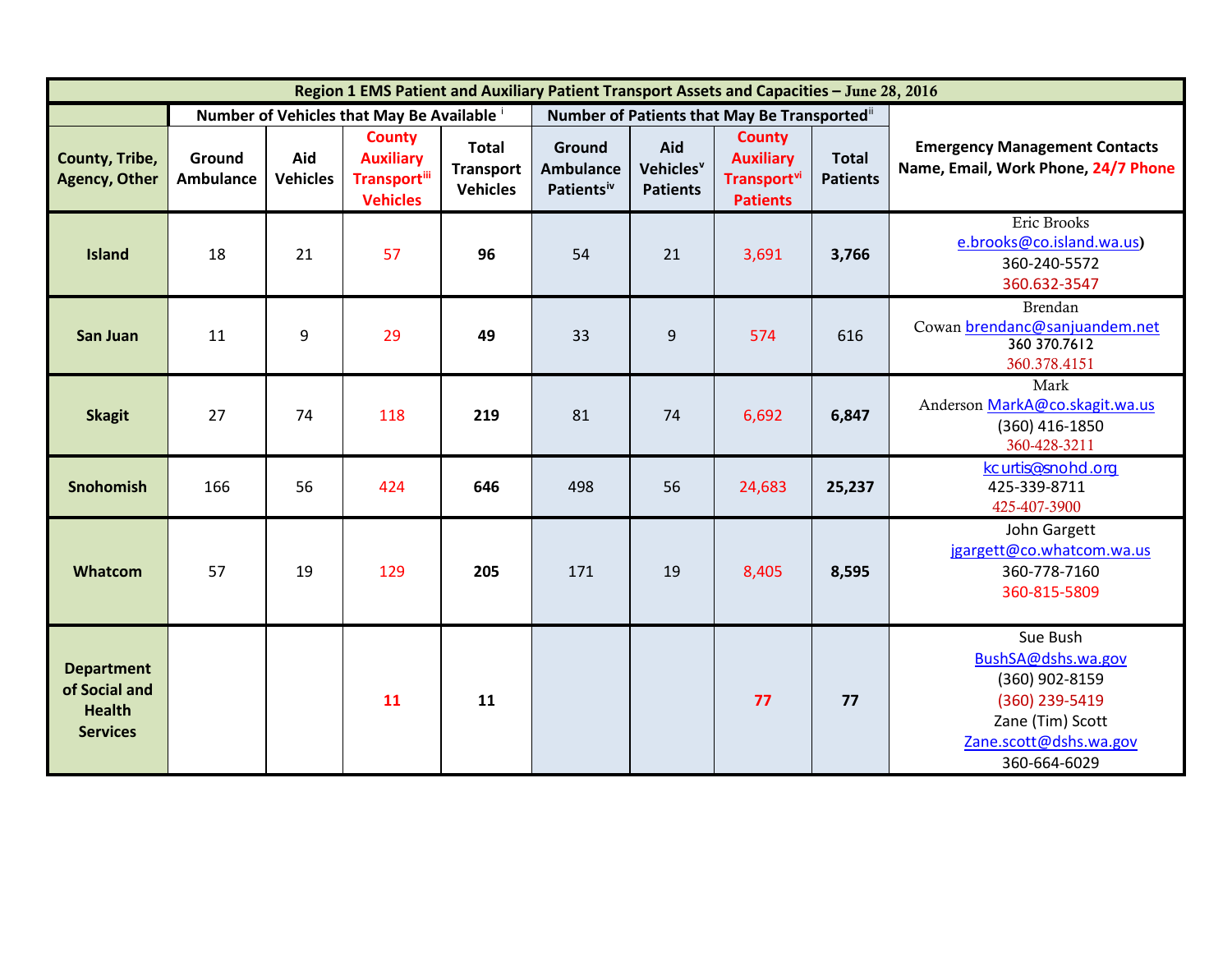<span id="page-2-4"></span><span id="page-2-3"></span><span id="page-2-2"></span><span id="page-2-1"></span><span id="page-2-0"></span>

| Region 1 EMS Patient and Auxiliary Patient Transport Assets and Capacities - June 28, 2016             |                                            |                        |                                                                              |                                                     |                                                      |                                                 |                                                                                 |                                 |                                                                                                                                                                                                                                                                |  |
|--------------------------------------------------------------------------------------------------------|--------------------------------------------|------------------------|------------------------------------------------------------------------------|-----------------------------------------------------|------------------------------------------------------|-------------------------------------------------|---------------------------------------------------------------------------------|---------------------------------|----------------------------------------------------------------------------------------------------------------------------------------------------------------------------------------------------------------------------------------------------------------|--|
|                                                                                                        | Number of Vehicles that May Be Available i |                        |                                                                              |                                                     | Number of Patients that May Be Transported"          |                                                 |                                                                                 |                                 |                                                                                                                                                                                                                                                                |  |
| County, Tribe,<br><b>Agency, Other</b>                                                                 | Ground<br><b>Ambulance</b>                 | Aid<br><b>Vehicles</b> | <b>County</b><br><b>Auxiliary</b><br><b>Transport</b> iii<br><b>Vehicles</b> | <b>Total</b><br><b>Transport</b><br><b>Vehicles</b> | Ground<br><b>Ambulance</b><br>Patients <sup>iv</sup> | Aid<br>Vehicles <sup>v</sup><br><b>Patients</b> | <b>County</b><br><b>Auxiliary</b><br>Transport <sup>vi</sup><br><b>Patients</b> | <b>Total</b><br><b>Patients</b> | <b>Emergency Management Contacts</b><br>Name, Email, Work Phone, 24/7 Phone                                                                                                                                                                                    |  |
| <b>Health Care</b><br><b>Authority</b><br>(HCA) Medical<br><b>Transportation</b><br>Sub<br>contractors |                                            |                        | 187                                                                          | 187                                                 |                                                      |                                                 | 1,504                                                                           | 1,504                           | Paul Meury<br>paul.meury@hca.wa.gov<br>(360) 725-1317<br>Stephen<br>Riehl, stephen.riehl@hca.wa.gov<br>360-725-1441<br><b>Regional Brokers</b><br>Aly Horry<br>HorryAM@dshs.wa.gov<br>18008606812<br>Hopelink<br>425-943-6766 (24/7)<br>dbuckley@hope-link.org |  |
| <b>Air Statewide</b>                                                                                   |                                            |                        |                                                                              | 67                                                  |                                                      |                                                 |                                                                                 | 134                             |                                                                                                                                                                                                                                                                |  |
| <b>REGION 1</b><br><b>TOTALS</b>                                                                       | 279                                        | 179                    | 955                                                                          | 1480                                                | 837                                                  | 179                                             | 45,626                                                                          | 46,750                          |                                                                                                                                                                                                                                                                |  |
|                                                                                                        |                                            |                        |                                                                              |                                                     |                                                      |                                                 |                                                                                 |                                 |                                                                                                                                                                                                                                                                |  |
| <b>British</b><br>Columbia<br><b>Ambulance</b><br><b>Service</b>                                       | 478                                        | 62                     |                                                                              | 549                                                 | 1,434                                                | 62                                              |                                                                                 | 1,514                           | <b>Rod Salem</b><br>Rod.Salem@gov.bc.ca<br>(604) 660-1386                                                                                                                                                                                                      |  |

EMS licensed vehicles data from the ILRS EMS Resources Report June 1, 2016 **School District[s http://www.mrsc.org/subjects/governance/spd/spd-schlst.aspx](http://www.mrsc.org/subjects/governance/spd/spd-schlst.aspx) School Buses within districts<https://eds.ospi.k12.wa.us/BusDepreciation/default.aspx?pageName=busSearch>**

**<sup>i</sup> Aid Vehicles,<http://apps.leg.wa.gov/rcw/default.aspx?cite=18.73.180>and<http://apps.leg.wa.gov/wac/default.aspx?cite=246-976-300>**

**<sup>i</sup> Air ambulance, fixed/rotary wing, is a statewide resource. There are 26 fixed wings and 41 rotary wings.**

**ii Air ambulance may average 2 patients per flight, total statewide = 134.**

**iii Adult seating capacity includes buses, vans, trailers, etc.**

**iv 3 patients per vehicle, each transport**

**<sup>v</sup> 1 patient per vehicle, each transport**

 $\overline{a}$